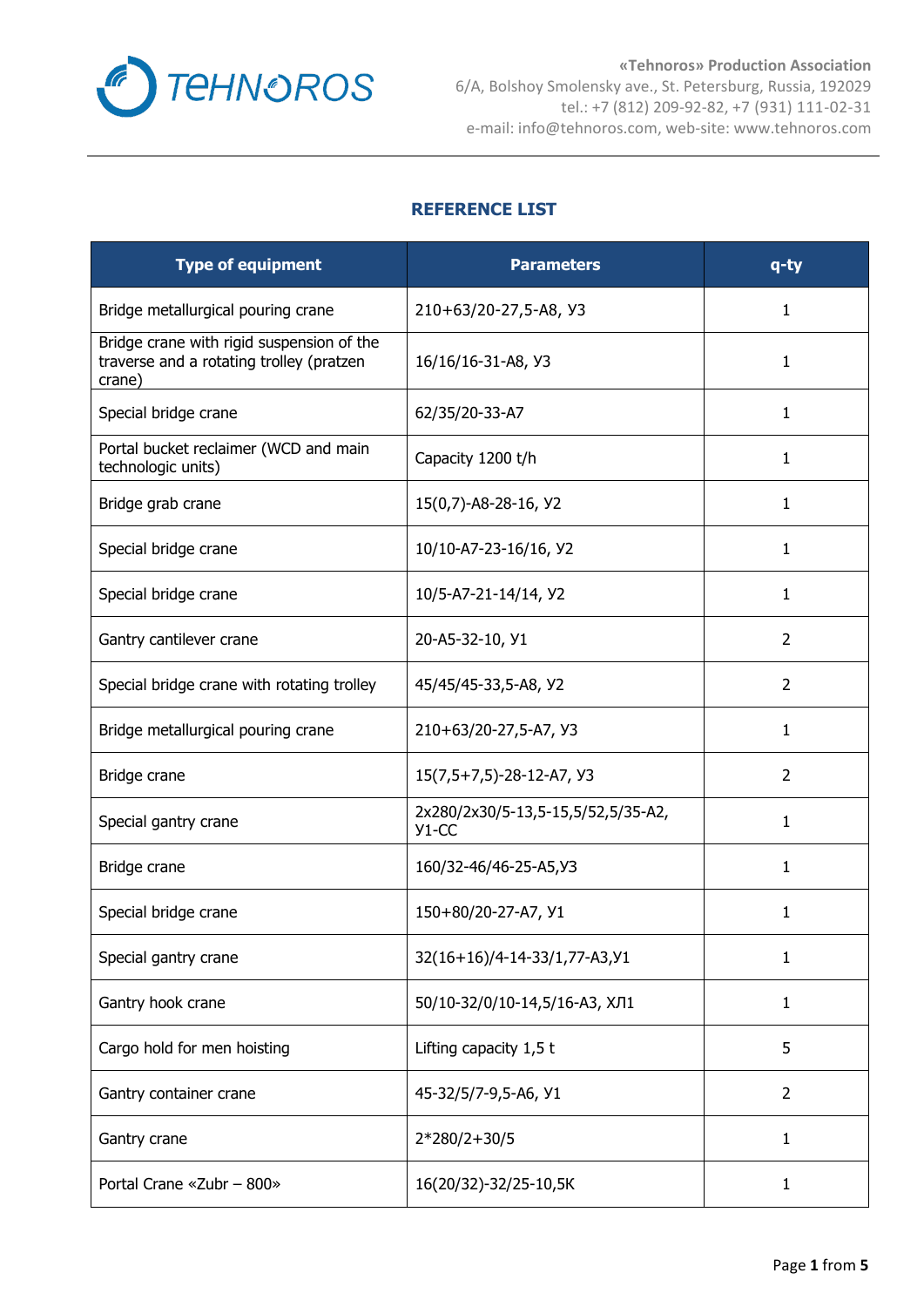

| Electric Bridge crane       | 3,2-10,5-A5, УХЛ4                                            | 8              |
|-----------------------------|--------------------------------------------------------------|----------------|
| Electric Bridge crane       | 30/5-28-14/12,7K, Y3                                         | 1              |
| Electric Bridge crane       | 120+32/10-24,5-A8, Y2                                        | 1              |
| Portal Crane «Zubr - 550»   | 32/16-17/30-10,5K                                            | 1              |
| Portal Crane «Zubr-650»     | 20/32-32/20-10,5K                                            | 1              |
| Portal Crane «Zubr - 1280-2 | 40/80-32/16-10,5K                                            | 1              |
| Electric Bridge crane       | 160/32-46/46-25-A5, УЗ+ЗИП                                   | 1              |
| Electric Bridge crane       | $(7,5+7,5)$ -28-12,7K, Y3, 10+40                             | 1              |
| Bridge crane                | 10-28-24, A5, Y3                                             | 1              |
| Bridge crane                | 10-26,7-24, A5, Y3                                           | 1              |
| Bridge crane                | 10-27,5-12, A5, Y3                                           | $\mathbf{1}$   |
| Bridge crane                | 50/10-28-32/32, A5, Y6                                       | 1              |
| Electric Bridge crane       | 16-10,5-16, A3, Y3                                           | $\mathbf{1}$   |
| Charging crane              | 3-11,52-A7, <i>Y</i> 3                                       | 2              |
| Bridge crane<br><b>JASO</b> | 30/5-44-A4, Y3                                               | 2              |
| Ship Loader «Neva-1500»     | 4.10/28-1500T/per hour                                       | 1              |
| Portal Crane                | 20/32-30/20-10,5K-A5, Y1                                     | $\overline{2}$ |
| Gantry crane                | 50/10-32/10/10-14,5/16,7-A7                                  | $\mathbf{1}$   |
| Gantry crane                | 30/10-36/12/16-18/18, working pattern<br>A5 $(-50^{\circ}C)$ | 1              |
| Gantry container crane      | 45-32/5/7-9,5-A6, Y1                                         | $\overline{2}$ |
| Gantry container crane      | 45-42/10/5,5-12,5-A6, Y1                                     | $\overline{2}$ |
| Bridge crane                | 50/10-44-A4, Y3                                              | $\overline{2}$ |
| Bridge crane                | 100/30-44-A4, Y3                                             | $\overline{2}$ |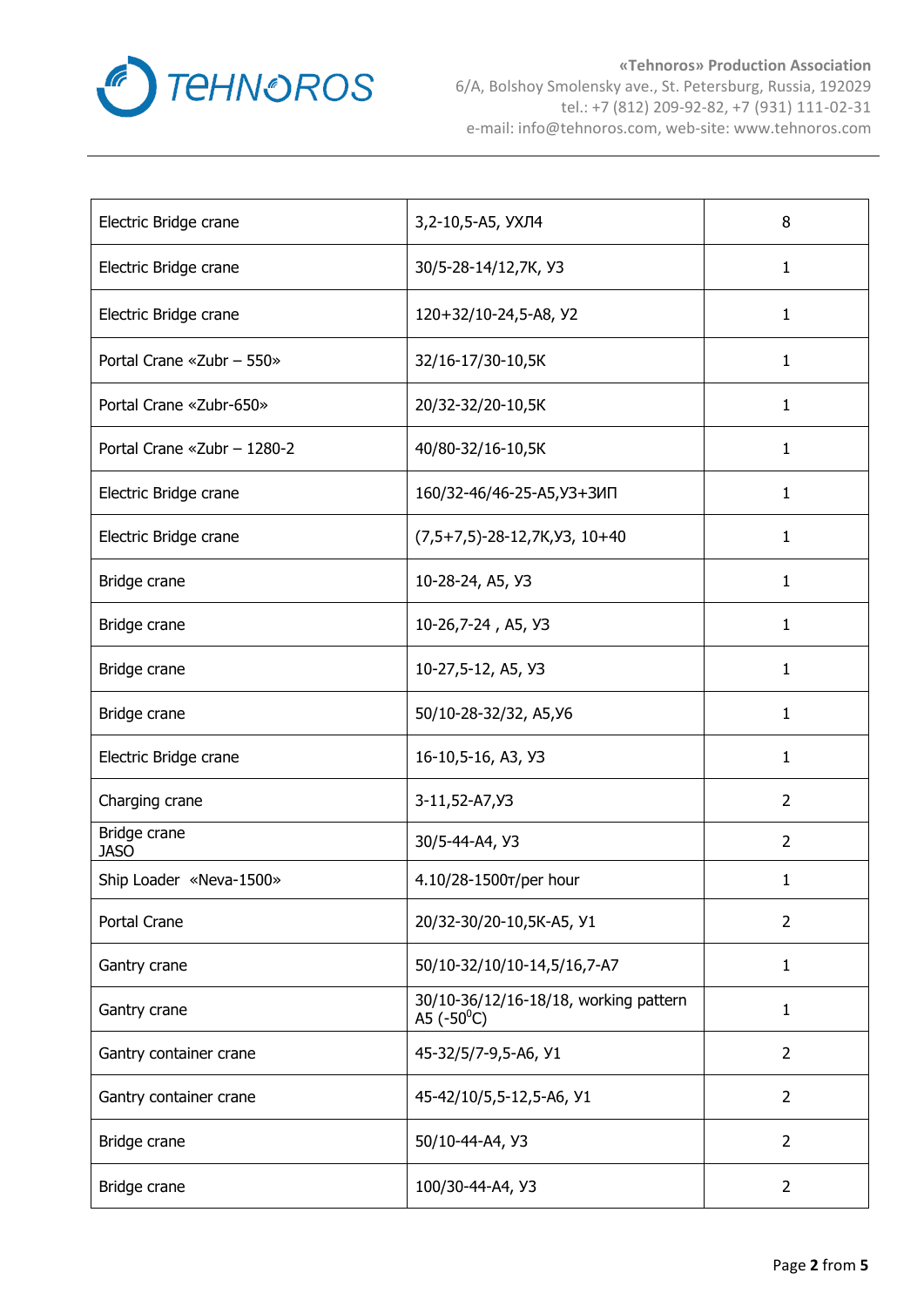

| Electric Bridge crane                           | 50/10-34-A7, Y3                               | 1              |
|-------------------------------------------------|-----------------------------------------------|----------------|
| Bridge crane                                    | 32-40-A8                                      | $\overline{2}$ |
| Bridge crane                                    | 20-34-20, A8                                  | 1              |
| Modernization of Ship Loader «Pechora-<br>2300» | 1.78/17.44-2300t/per hour                     | 1              |
| Portal crane                                    | 20/32-30/20-10,5K-A5, Y1                      | $\overline{2}$ |
| Electric Bridge crane                           | 50/10-16,5-18/19-A3, Y4                       | 1              |
| Gantry crane                                    | 100/10-32/0/15-18/16,5-A4                     | $\overline{2}$ |
| Bridge crane                                    | 32/5-16,5-6-Y3, A3                            | 1              |
| Gantry container crane                          | 45-25/5/7-12,5-A6, Y1                         | 3              |
| Gantry container crane                          | 36-25/5,5/7-9,5-A6, Y1                        | 1              |
| Portal Crane                                    | 20(32/63)-40/20-10,5T                         | 1              |
| Belt Conveyor complex                           | Capacity 2.5t/per hour                        | 1              |
| Electric Bridge crane                           | 20/5-28, working pattern A5, УХЛ4             | 5              |
| Electric Bridge crane                           | 40/10-33,5, working pattern<br>А6, УХЛ4       | 1              |
| Electric Bridge crane                           | 32/8-33,5, working pattern<br>А6, УХЛ4        | 1              |
| Electric Bridge crane                           | 20/5-33,5, working pattern<br><b>А5, УХЛ4</b> | $\mathbf{1}$   |
| Electric Bridge crane                           | 10+10-28, working pattern<br>А6, УХЛ4         | 2              |
| Electric Bridge crane                           | 40/5-13,5, working pattern<br>АЗ, УХЛ4        | 1              |
| Electric Bridge crane                           | 70/20-22-A3, Y3                               | 1              |
| Portal Crane                                    | 8-30-10,5K                                    | 1              |
| Gantry crane                                    | 1,0/0,6-4,8/13,7-3/7-380-<br>УХЛ4             | 1              |
| Bridge crane                                    | 16-17-A8, Y3                                  | 1              |
| Hooper and apron feeder                         | Capacity 70t/per hour                         | 1              |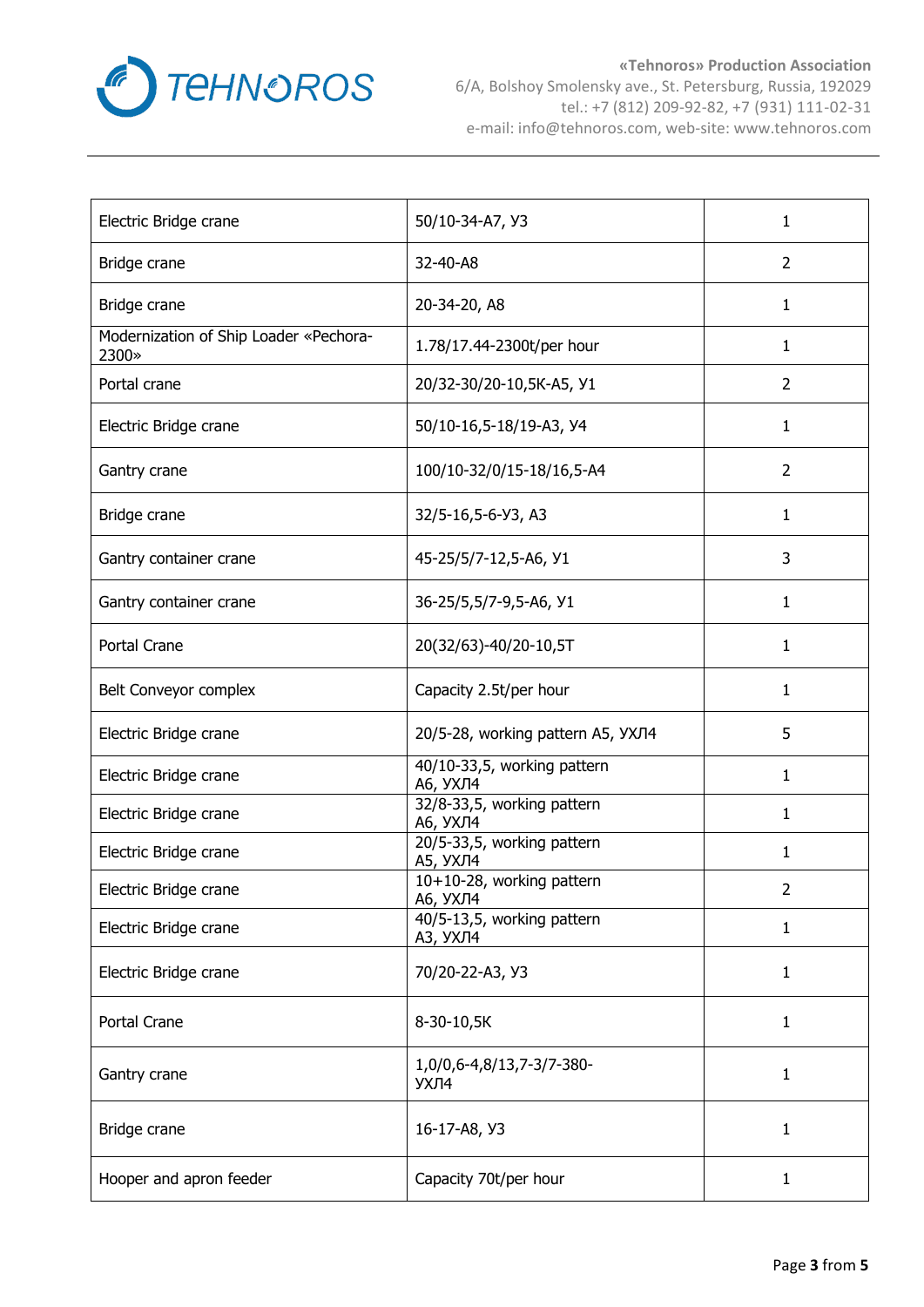

| Electric Bridge crane                         | 150+80/20-27, working pattern A7                        | 1              |
|-----------------------------------------------|---------------------------------------------------------|----------------|
| Electric Bridge crane                         | 200/50-34, working pattern A5                           | 1              |
| Semi-gantry crane (scrap charging<br>machine) | 260 (130/130) -10-10-13/13-A8                           | 1              |
| Gantry crane                                  | 36-42/4,5/6,5-18, working pattern A6                    | 1              |
| Bridge crane                                  | 40(20+20)/5-33,7, working pattern A8                    | 6              |
| Gantry container crane                        | 36-25/5/7-12,5, working pattern A6                      | $\overline{2}$ |
| Ship Loader «Pechora-1800»                    | 1.78/17.44-1800 t/per hour                              | 1              |
| Gantry crane                                  | 40/5-32/8,5/8,5-8,4, working pattern A7                 | 1              |
| Gantry crane                                  | 40-32/8,5/8,5-8,4, working pattern A7                   | 1              |
| Electric Bridge crane                         | 8-6,6-6-9, working pattern<br>A <sub>5</sub>            | 1              |
| Bridge crane                                  | 150/110-34, working pattern A7                          | 1              |
| Bridge crane                                  | 25/15/15-34, working pattern A7                         | 3              |
| Bridge crane                                  | 20-42, working pattern A8                               | 1              |
| Bridge crane                                  | 200/30-21,5, working pattern A3                         | 1              |
| Bridge crane                                  | 16/12,5-17, working pattern A7                          | 1              |
| Gantry crane                                  | 40-42/10/10-18, working pattern A4                      | 1              |
| Bridge crane                                  | 100/20/20-13, working pattern A3                        | 1              |
| Gantry crane                                  | 160/12,5/25-22/12вп-28,5/44/26,5,<br>working pattern A4 | 1              |
| Gantry crane                                  | 20-32/8,5/8,5-6, working pattern A7                     | 1              |
| Gantry crane                                  | 36-32/6/6/-15, working pattern A6                       | 1              |
| Gantry crane                                  | 36-25/5,5/8-15, working pattern A6                      | 1              |
| Gantry crane                                  | 36-25/5,5/5,5-15, working pattern A6                    | 1              |
| Bridge crane                                  | 60-13-550, working pattern A3                           | $\mathbf{1}$   |